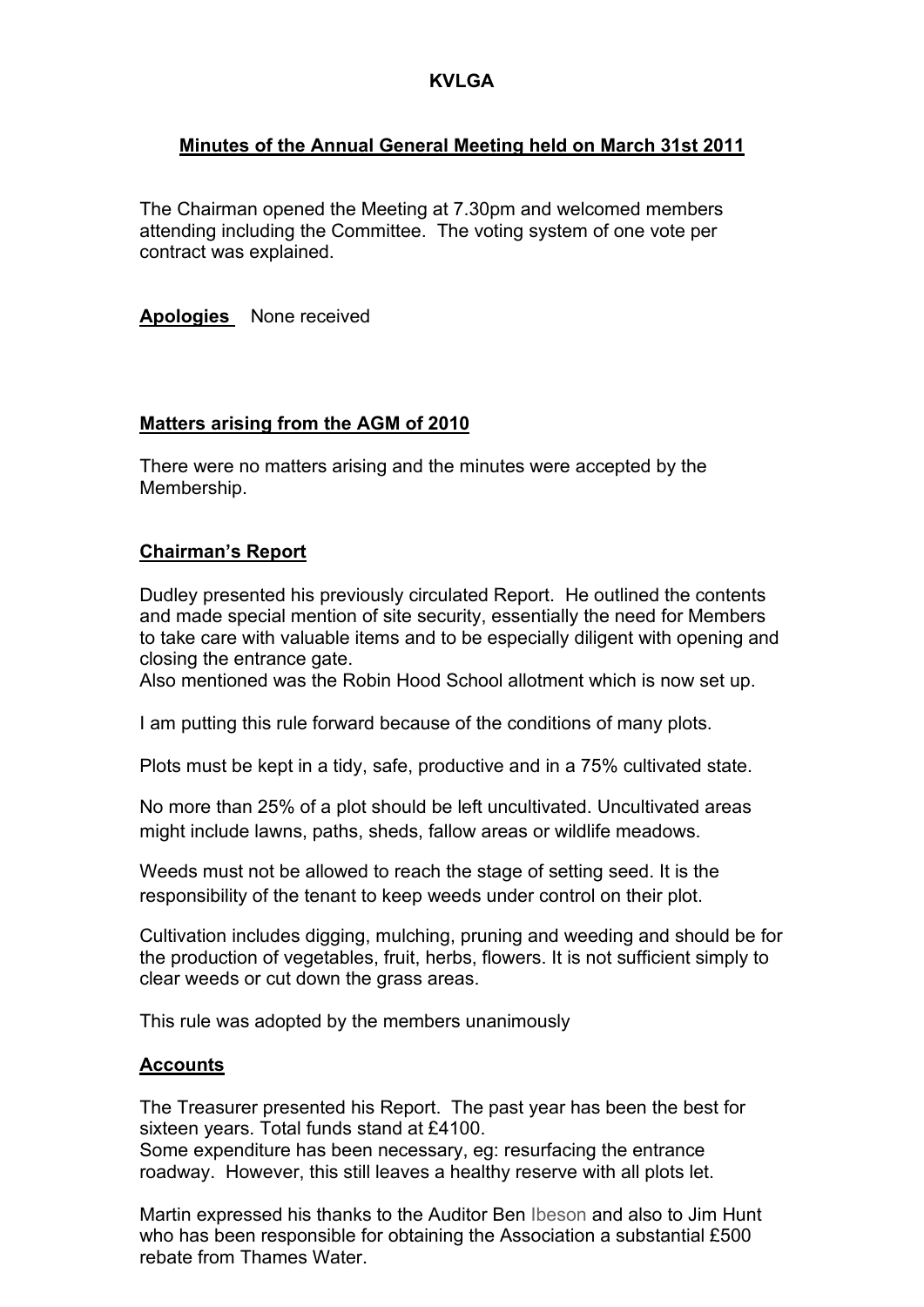The Accounts were accepted by the Membership.

### **Subscription Rates for 2012**

Due to a healthy surplus, the Committee was not disposed to raise the cost of the annual subscription for 2012. For information Kingston currently charge £76 annually for a ten, five rod plot in Wandsworth charge £165.The Site lease increases with the RPI so we will have to wait and see for the future.

 $1.1.1$ 

## **Revisions to the Constitution and Association Rules**

The Handbook is now updated. There are no revisions to the Constitution or to the Association's rules.

### **Election of Officers for 2011-2012**

The vote for the Committee was unanimous.

## **Member's Resolutions**

There were no Member's Resolutions received.

### **Honorary Life Membership**

The Association has one Honorary Life Member, Mr. Geoff Scruton. This was confirmed.

Golam Meeran enquired as to why Honorary Life Membership is only granted when a Member ceases to 'dig.' Astrid mentioned George King, however he has not taken up the offer of Honorary Life Membership.

It was agreed that HLM would be offered to him once again.

(Note: for the record George King has since died)

## **AOB**

Social Events: We need to improve upon the organisation of these events. To this end the Committee needs Membership support. There are no BBQ's booked.

Open Day will be on August 21<sup>st</sup>. This was felt to be a worthwhile event and as such should be preserved.

Suggestions and ideas to Linda Hunt.

Members wishing to organise BBQ's and events on behalf of the Committee should feel free to do so upon notification.